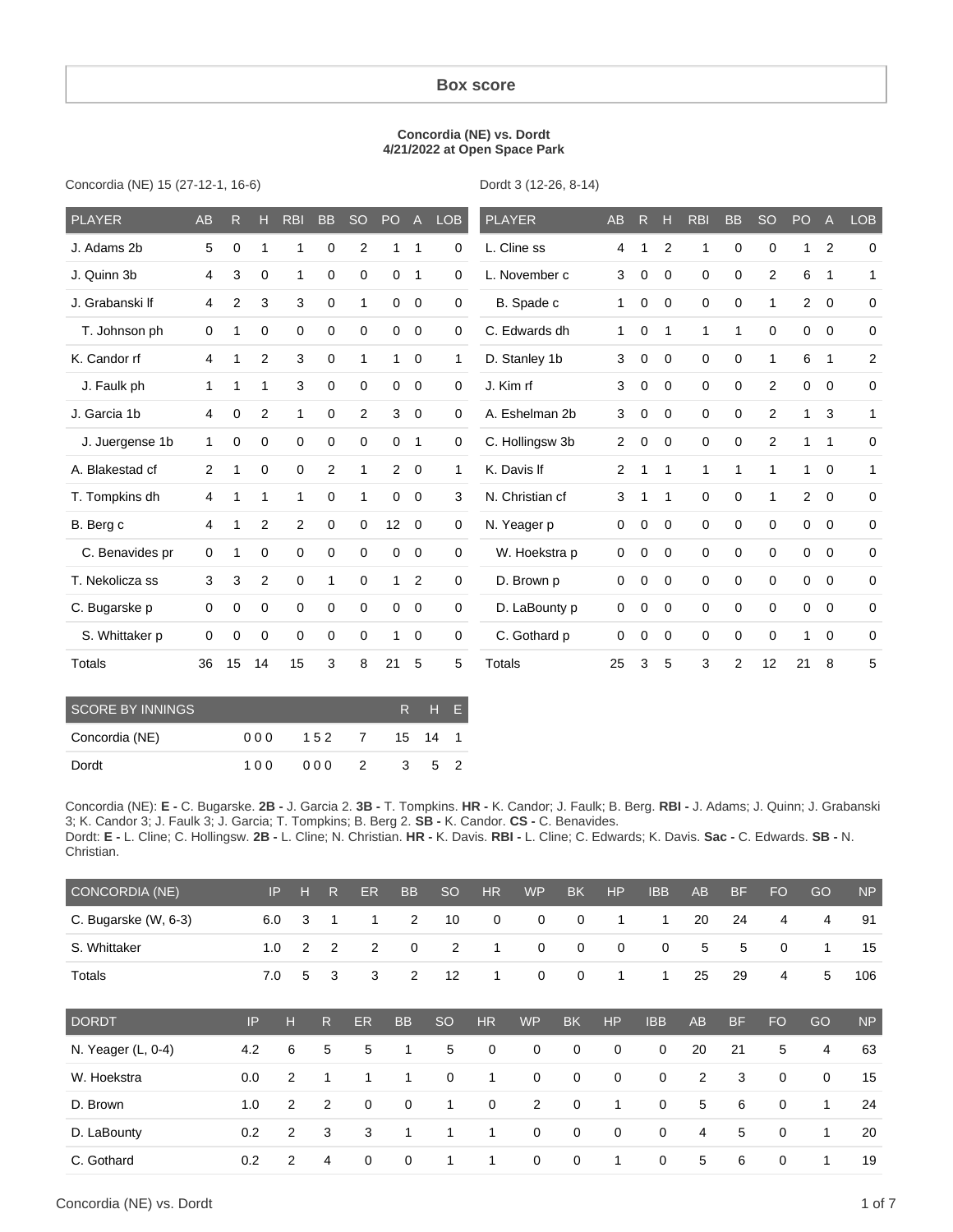| Totals |  | 7.0 14 15 9 3 8 3 2 0 2 0 36 41 5 7 141 |  |  |  |  |  |  |  |
|--------|--|-----------------------------------------|--|--|--|--|--|--|--|
|        |  |                                         |  |  |  |  |  |  |  |

Concordia (NE): **Batters Faced -** C. Bugarske 24; S. Whittaker 5. **HBP -** C. Bugarske. Dordt: **Batters Faced -** N. Yeager 21; W. Hoekstra 3; D. Brown 6; D. LaBounty 5; C. Gothard 6. **HBP -** D. Brown; C. Gothard.

**Start:** 3:00 PM **Duration:** 2:39 **Attendance:** 0

Weather: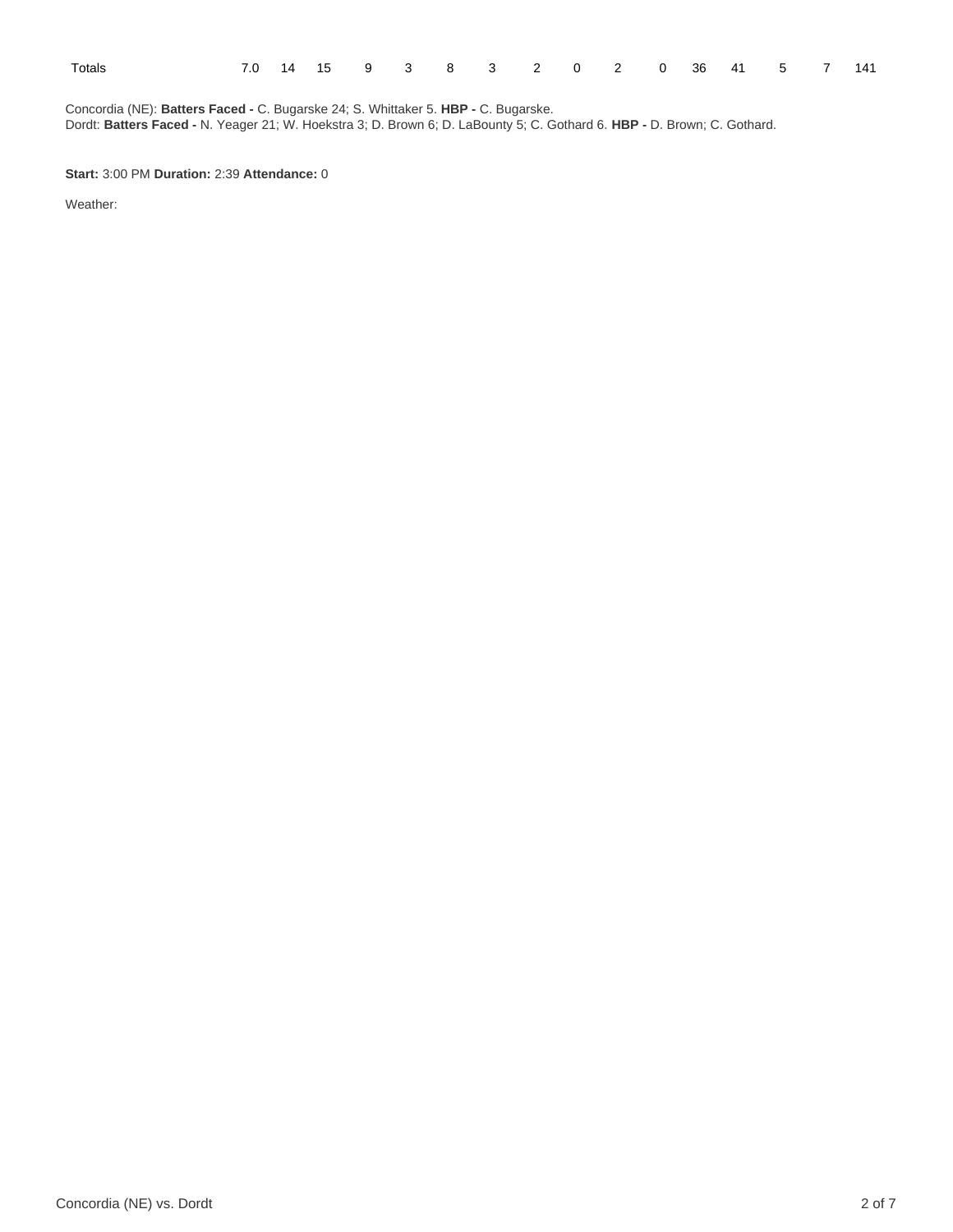# **Scoring Summary**

| <b>INNINGS</b>        | <b>PLAY</b>                                                                                          | $V - H$  |
|-----------------------|------------------------------------------------------------------------------------------------------|----------|
| Dordt<br>1st          | C. Edwards flied out to cf, sacrifice fly, RBI; L. Cline scored.                                     | $0 - 1$  |
| Concordia (NE)<br>4th | J. Garcia doubled down the If line, RBI; J. Grabanski scored.                                        | $1 - 1$  |
| Concordia (NE)<br>5th | J. Adams singled through the left side, RBI; T. Nekolicza advanced to second; C. Benavides scored.   | $2 - 1$  |
| Concordia (NE)<br>5th | J. Grabanski singled up the middle, RBI; J. Quinn advanced to second; T. Nekolicza scored.           | $3 - 1$  |
| Concordia (NE)<br>5th | K. Candor homered, 3 RBI; J. Grabanski scored; J. Quinn scored.                                      | $6 - 1$  |
| Concordia (NE)<br>6th | J. Grabanski singled to left field, 2 RBI; J. Quinn scored, unearned; T. Nekolicza scored, unearned. | $8 - 1$  |
| Concordia (NE)<br>7th | T. Tompkins tripled to center field, RBI; A. Blakestad scored.                                       | $9 - 1$  |
| Concordia (NE)<br>7th | B. Berg homered, 2 RBI; T. Tompkins scored.                                                          | $11 - 1$ |
| Concordia (NE)<br>7th | J. Quinn reached first on an error by ss, advanced to second, RBI; T. Nekolicza scored, unearned.    | $12 - 1$ |
| Concordia (NE)<br>7th | J. Faulk homered, unearned, 3 RBI; T. Johnson scored, unearned; J. Quinn scored, unearned.           | $15 - 1$ |
| Dordt<br>7th          | K. Davis homered to left field, RBI.                                                                 | $15 - 2$ |
| Dordt<br>7th          | L. Cline out at first 1b to p, RBI; N. Christian scored.                                             | $15 - 3$ |

# **All Plays**

# **Concordia (NE) Top of 1st Inning**

J. Adams popped up to 1b. (1 out)

J. Quinn flied out to lf. (2 out)

J. Grabanski struck out looking. (3 out)

**Inning Summary: 0 Runs , 0 Hits , 0 Errors , 0 LOB**

# **Dordt Bottom of 1st Inning**

L. Cline doubled to left field.

L. November grounded out to 3b; L. Cline advanced to third. (1 out)

**C. Edwards flied out to cf, sacrifice fly, RBI; L. Cline scored.**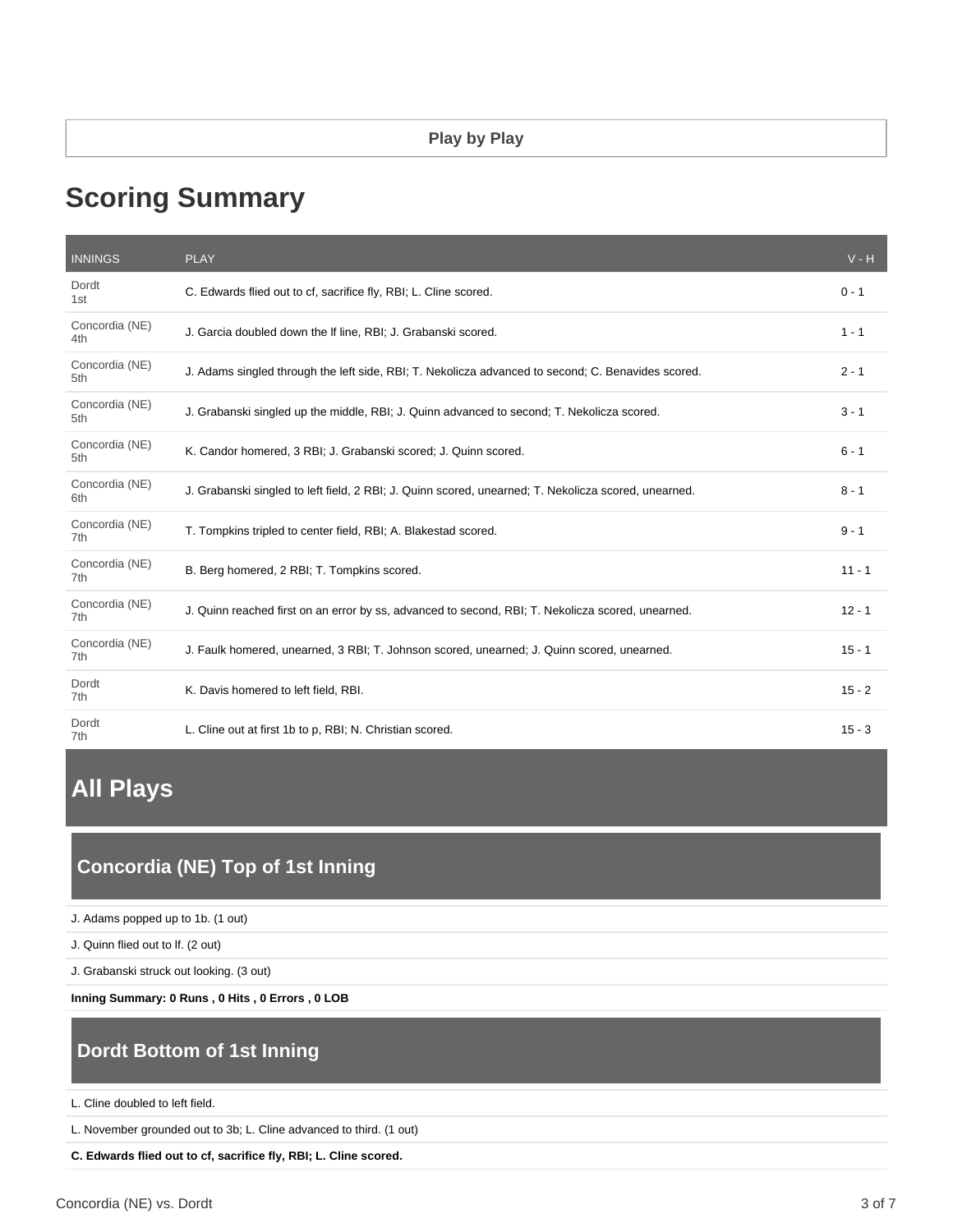#### **Inning Summary: 1 Runs , 1 Hits , 0 Errors , 0 LOB**

# **Concordia (NE) Top of 2nd Inning**

K. Candor singled to right field.

- J. Garcia struck out swinging; K. Candor stole second. (1 out)
- A. Blakestad struck out swinging. (2 out)
- T. Tompkins flied out to cf. (3 out)

**Inning Summary: 0 Runs , 1 Hits , 0 Errors , 1 LOB**

## **Dordt Bottom of 2nd Inning**

J. Kim struck out swinging. (1 out)

A. Eshelman struck out swinging. (2 out)

C. Hollingsw hit by pitch.

K. Davis struck out swinging. (3 out)

**Inning Summary: 0 Runs , 0 Hits , 0 Errors , 1 LOB**

## **Concordia (NE) Top of 3rd Inning**

B. Berg flied out to cf. (1 out)

T. Nekolicza grounded out to ss. (2 out)

J. Adams popped up to 2b. (3 out)

**Inning Summary: 0 Runs , 0 Hits , 0 Errors , 0 LOB**

# **Dordt Bottom of 3rd Inning**

N. Christian struck out swinging. (1 out)

L. Cline singled to left field.

L. Cline advanced to second on an error by p.

L. November struck out swinging. (2 out)

C. Edwards was intentionally walked.

D. Stanley struck out swinging. (3 out)

**Inning Summary: 0 Runs , 1 Hits , 1 Errors , 2 LOB**

# **Concordia (NE) Top of 4th Inning**

J. Quinn grounded out to 3b. (1 out)

J. Grabanski singled up the middle.

K. Candor struck out swinging. (2 out)

**J. Garcia doubled down the lf line, RBI; J. Grabanski scored.**

A. Blakestad grounded out to 2b. (3 out)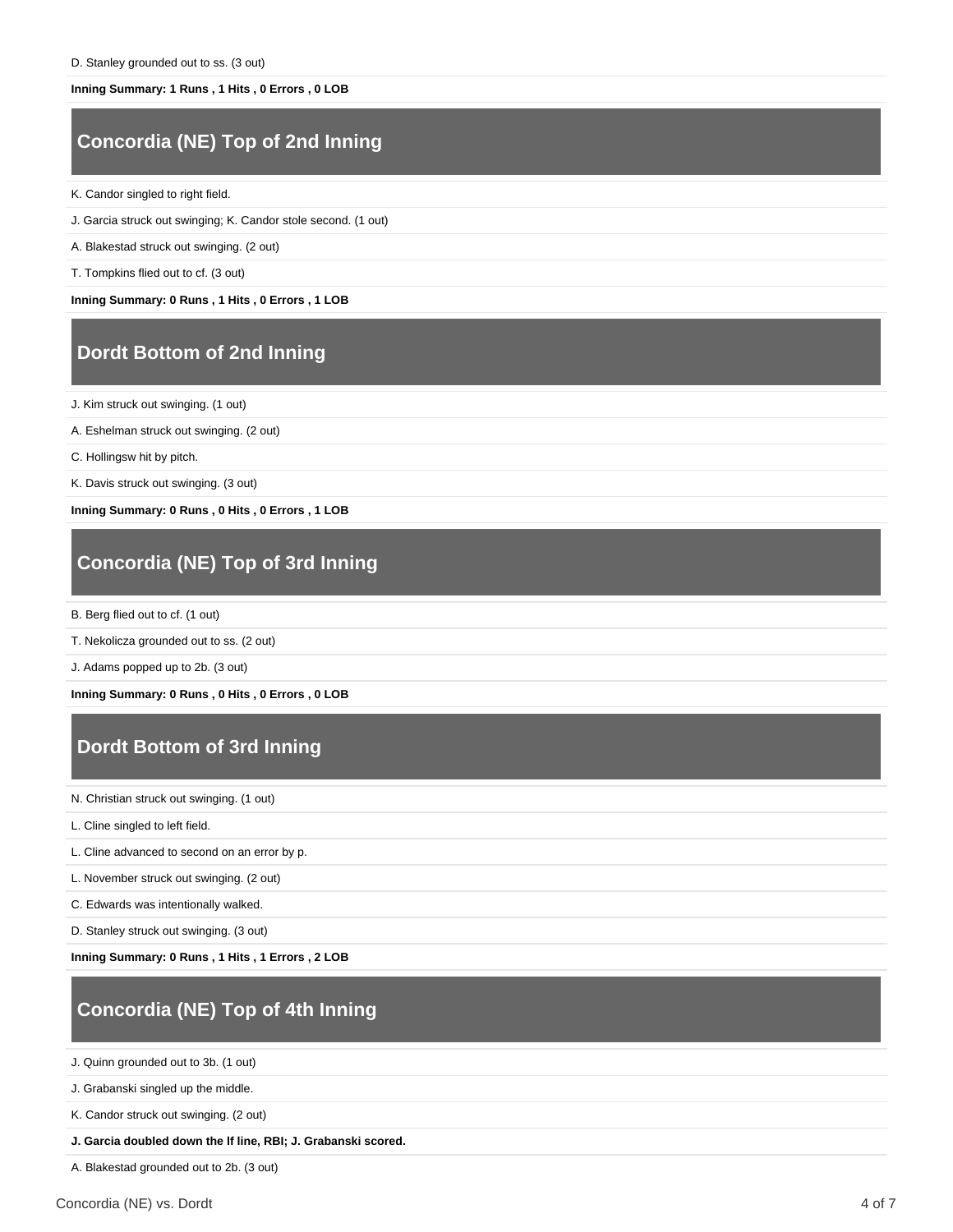### **Dordt Bottom of 4th Inning**

- J. Kim struck out swinging. (1 out)
- A. Eshelman grounded out to 2b. (2 out)
- C. Hollingsw struck out swinging. (3 out)
- **Inning Summary: 0 Runs , 0 Hits , 0 Errors , 0 LOB**

### **Concordia (NE) Top of 5th Inning**

- T. Tompkins struck out swinging. (1 out)
- B. Berg singled through the right side.
- C. Benavides pinch ran for B. Berg.
- T. Nekolicza walked; C. Benavides advanced to second.
- **J. Adams singled through the left side, RBI; T. Nekolicza advanced to second; C. Benavides scored.**
- J. Quinn reached on a fielder's choice; J. Adams out at second 2b to ss; T. Nekolicza advanced to third. (2 out)
- **J. Grabanski singled up the middle, RBI; J. Quinn advanced to second; T. Nekolicza scored.**
- W. Hoekstra to p for N. Yeager.
- **K. Candor homered, 3 RBI; J. Grabanski scored; J. Quinn scored.**
- J. Garcia doubled down the lf line.
- A. Blakestad walked.
- D. Brown to p for W. Hoekstra.
- T. Tompkins grounded out to ss. (3 out)

**Inning Summary: 5 Runs , 5 Hits , 0 Errors , 2 LOB**

# **Dordt Bottom of 5th Inning**

- B. Berg to c for C. Benavides.
- K. Davis walked.
- N. Christian lined out to ss. (1 out)
- L. Cline flied out to cf. (2 out)
- L. November struck out swinging. (3 out)
- **Inning Summary: 0 Runs , 0 Hits , 0 Errors , 1 LOB**

# **Concordia (NE) Top of 6th Inning**

- B. Berg reached first on an error by 3b, advanced to second.
- C. Benavides pinch ran for B. Berg.
- C. Benavides out at third c to 3b, caught stealing. (1 out)
- T. Nekolicza singled up the middle.
- T. Nekolicza advanced to second on a wild pitch.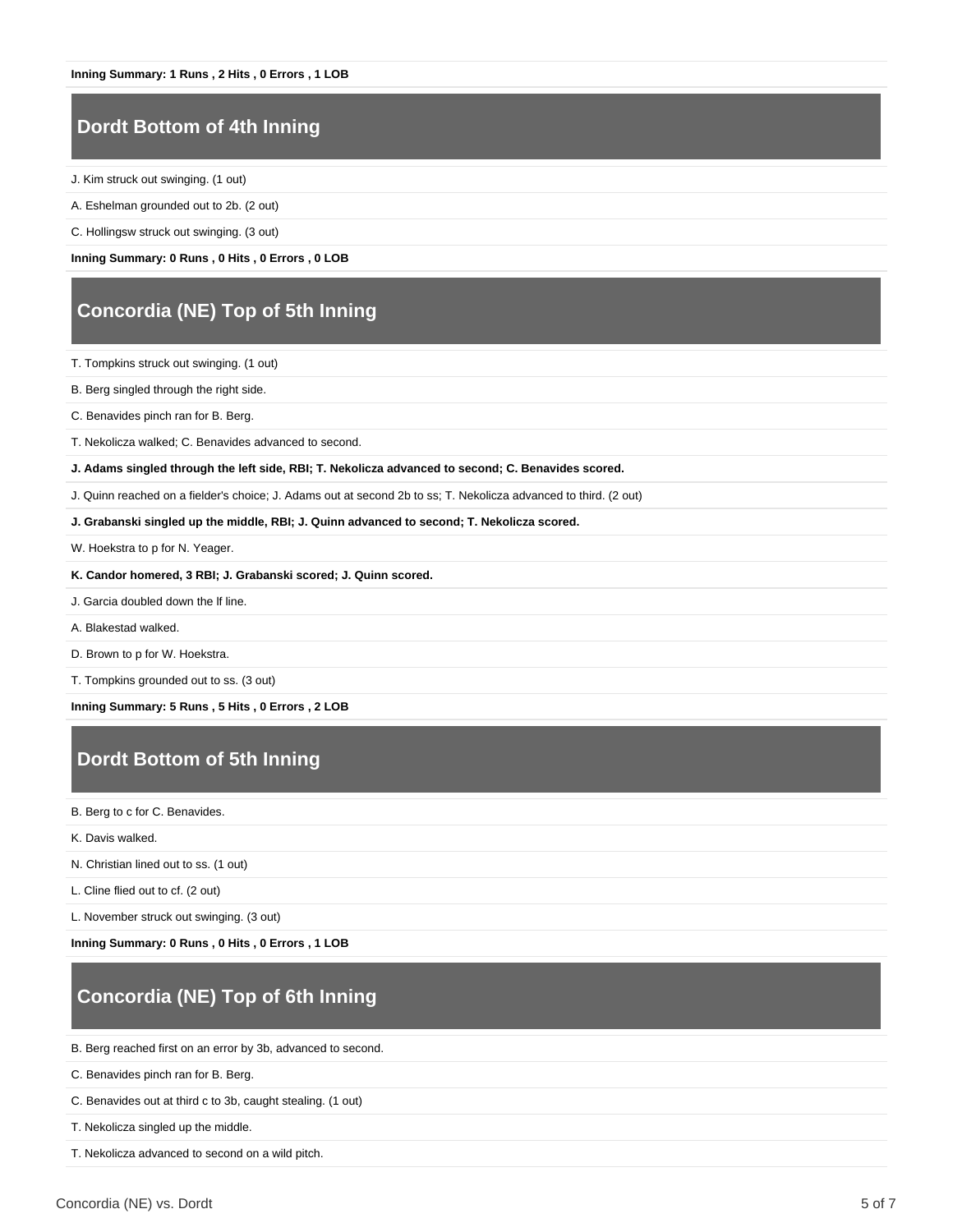J. Adams struck out looking. (2 out)

J. Quinn hit by pitch.

J. Quinn advanced to second on a wild pitch; T. Nekolicza advanced to third on a wild pitch.

**J. Grabanski singled to left field, 2 RBI; J. Quinn scored, unearned; T. Nekolicza scored, unearned.**

D. LaBounty to p for D. Brown.

B. Spade to c for L. November.

K. Candor grounded out to 2b. (3 out)

**Inning Summary: 2 Runs , 2 Hits , 1 Errors , 1 LOB**

## **Dordt Bottom of 6th Inning**

- B. Berg to c for C. Benavides.
- C. Edwards singled through the right side.
- D. Stanley flied out to rf. (1 out)
- J. Kim reached on a fielder's choice; C. Edwards out at second ss to 2b. (2 out)
- A. Eshelman struck out swinging. (3 out)

**Inning Summary: 0 Runs , 1 Hits , 0 Errors , 1 LOB**

# **Concordia (NE) Top of 7th Inning**

J. Garcia struck out swinging. (1 out)

A. Blakestad walked.

**T. Tompkins tripled to center field, RBI; A. Blakestad scored.**

#### **B. Berg homered, 2 RBI; T. Tompkins scored.**

C. Gothard to p for D. LaBounty.

- T. Nekolicza singled through the right side.
- T. Nekolicza advanced to second on a passed ball.
- J. Adams struck out swinging. (2 out)

**J. Quinn reached first on an error by ss, advanced to second, RBI; T. Nekolicza scored, unearned.**

- T. Johnson pinch hit for J. Grabanski.
- T. Johnson hit by pitch.

J. Faulk pinch hit for K. Candor.

**J. Faulk homered, unearned, 3 RBI; T. Johnson scored, unearned; J. Quinn scored, unearned.**

J. Juergense pinch hit for J. Garcia.

J. Juergense out at first 1b to p. (3 out)

**Inning Summary: 7 Runs , 4 Hits , 1 Errors , 0 LOB**

# **Dordt Bottom of 7th Inning**

J. Grabanski to lf for T. Johnson.

K. Candor to rf for J. Faulk.

S. Whittaker to p for C. Bugarske.